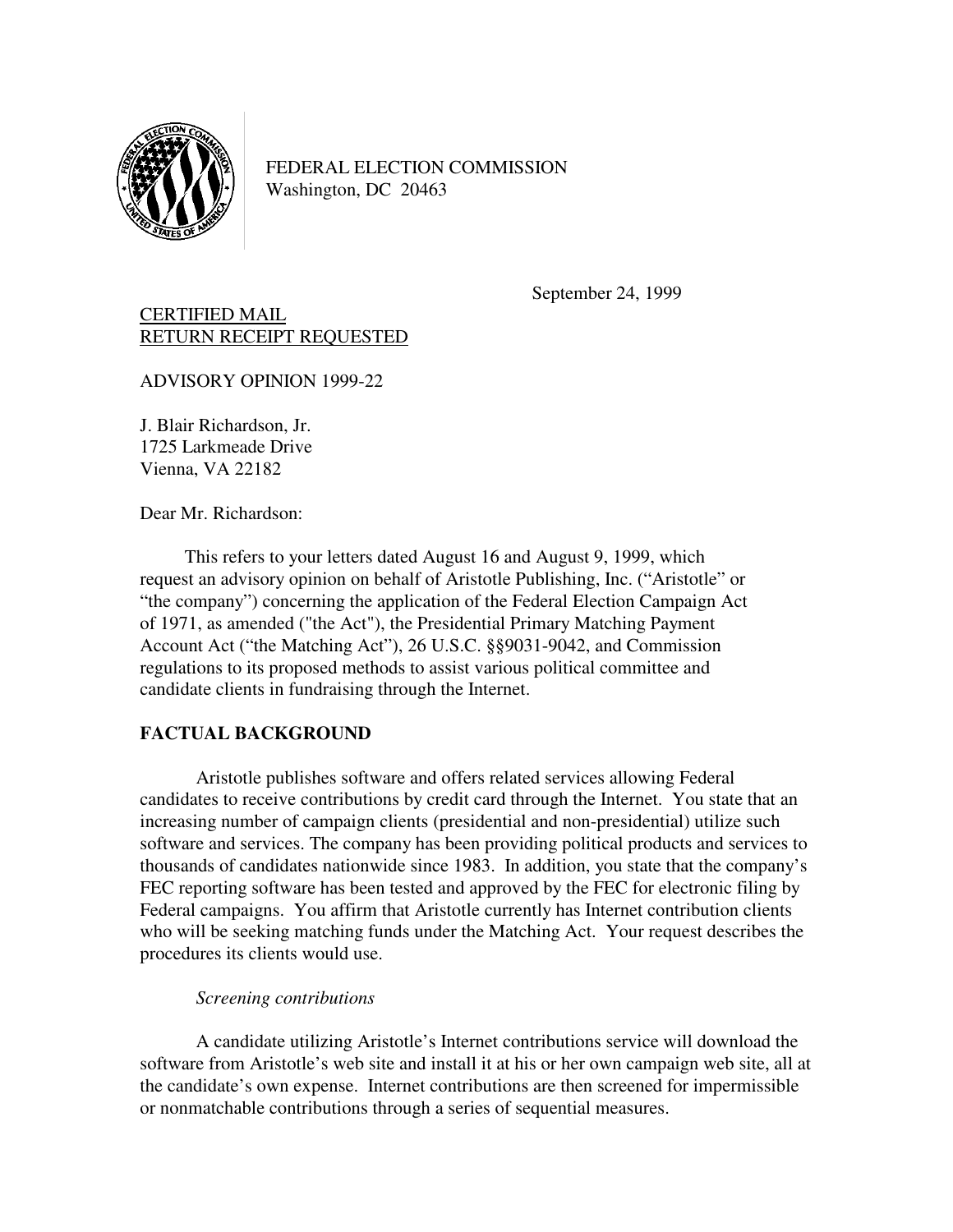First, through the candidate's web site, contributors view the contribution solicitation form. The form may contain a customized introductory message from the candidate. You state that the form would contain attestation language, derived from the Commission's guidance in Advisory Opinion 1995-9, informing prospective donors of the Act's contribution limits and source restrictions. The candidate has the option of including an attestation concerning contributions from minors, which language also is derived from Advisory Opinion 1995-9. If the candidate does not wish to accept contributions from minors, the form will note this and will include an appropriate attestation that the contributor is at least 18 years old.

 Second, a prospective donor, will be required to provided detailed information, including at least the same information identified as "required" in Advisory Opinion 1999-9:

- The contributor's name
- The contributor's name as it appears on the card
- The billing address on record with the issuer of the card
- The card number
- The expiration date
- The contributor's mailing address; and
- The amount of the contribution

 Third, you affirm that consistent with the Commission's guidance in Advisory Opinion 1999-9, if a prospective donor fails to provide any of the required information or fails to check any of the attestation boxes, the contribution will be rejected. The contributor will be prompted either to correct any omission or inaccurate information, or cancel the transaction.

 Fourth, any contribution to a candidate in excess of \$1,000 will be rejected at the web site.

 Fifth, all contributor names are matched against a nationwide file of public voter registration records. $<sup>1</sup>$ </sup>

<sup>1</sup> You explain that, by Aristotle's analysis, almost 9 out of 10 online contributors are registered voters (and thus necessarily, U.S. citizens). This match provides an additional basis to verify identity, to screen for contributions by minors and for potentially prohibited contributions by non-citizens, and assist the campaigns in meeting their "best efforts" reporting obligations. You explain that a contribution is not declined if the contributor does not appear in the voter file match. Instead that fact is forwarded to the client committee in order to assist the campaign. The result of the match is also retained for the benefit of the Commission for use in any audit of contributions.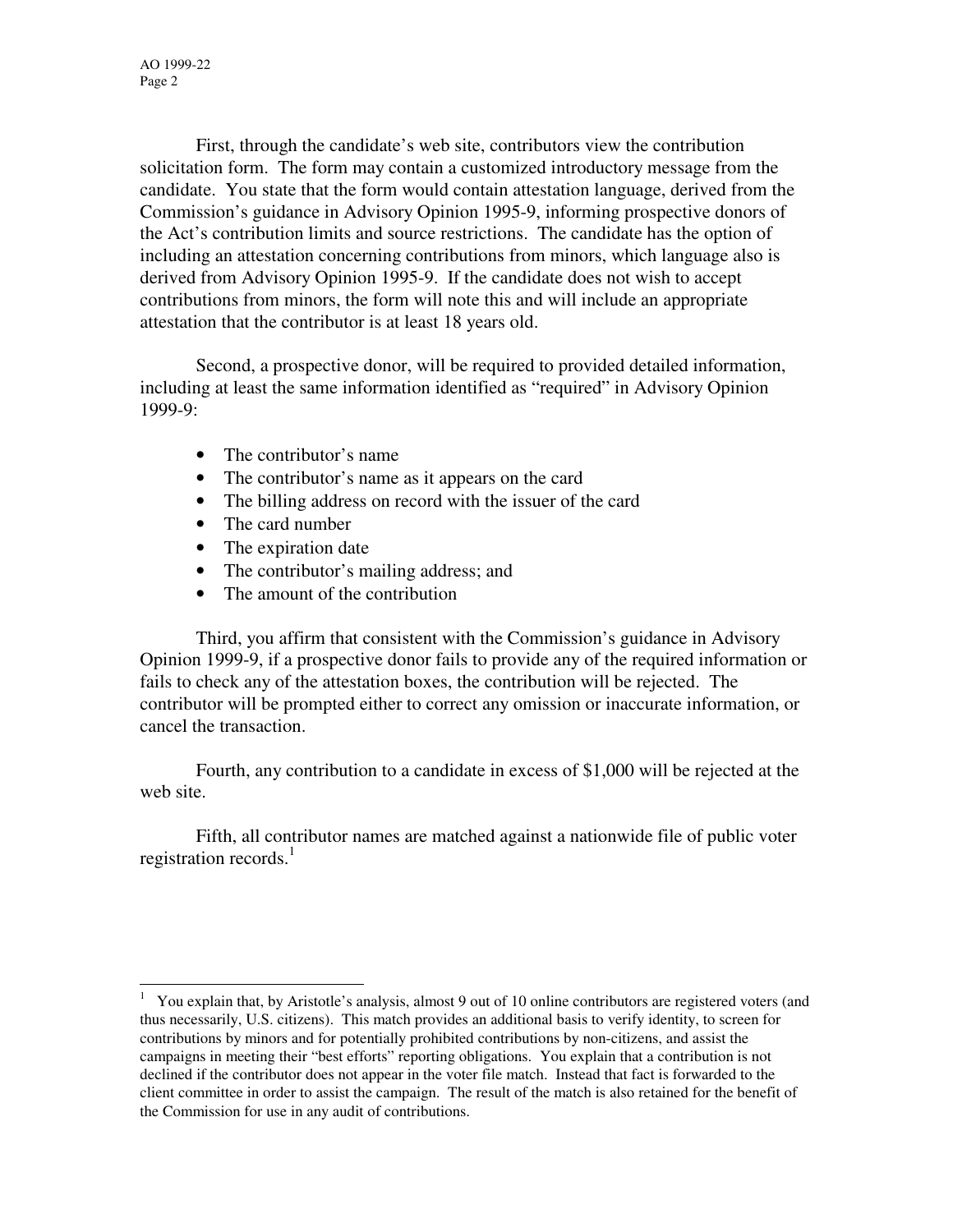### *Processing contributions*

When the online form has been successfully completed, the donor transmits it for "real time" processing. The credit card data is sent directly to the credit processing company, which will cross check the submitted information with the processing company's own records on the contributor's name, billing address, account number and card expiration date.

 If the processing company rejects the contribution, the contributor will be informed of this fact. All approved contributions are deposited into a bank account established by Aristotle exclusively for political committee proceeds. This account is not only separate from Aristotle's other corporate accounts, but is also maintained at an entirely different financial institution.<sup>2</sup>

 You explain that Aristotle will inform the committees of the identity of the depository bank so that each committee may disclose the depository on an amended statement of organization, in accordance with the Commission's guidance in Advisory Opinion 1995-34.<sup>3</sup> Further, to facilitate any audit process and to avoid commingling of committee proceeds and Aristotle's corporate funds, Aristotle also will maintain separate book accounts for each political customer. All Internet contributions, you state, are forwarded to the campaigns (less any agreed processing fee) in accordance with the time requirements of 2 U.S.C. §432(b)(1) and (2), and 11 CFR 102.8.

You assert that the information provided to a committee treasurer is sufficient for the treasurer to fulfill all record-keeping duties under 11 CFR 102.9 and other provisions of the Act and the regulations. The information provided by Aristotle to the committee includes, at a minimum

- The committee's account number
- The contributor's name and address
- The contributor's employer and occupation
- Date and total amount of contribution
- Unique contribution confirmation number
- Address verification used (billing address and zip code; also voter record matches if applicable.)

 $2$  This separate account for political committee contributions is established at the Wachovia Bank, an FDIC-insured depository institution.

<sup>&</sup>lt;sup>3</sup> The Commission's guidance was based upon both 2 U.S.C.  $$432(h)(1)$  and 11 CFR 103.3(a) which requires that all receipts of a political committee be deposited in a qualified bank or credit union depository.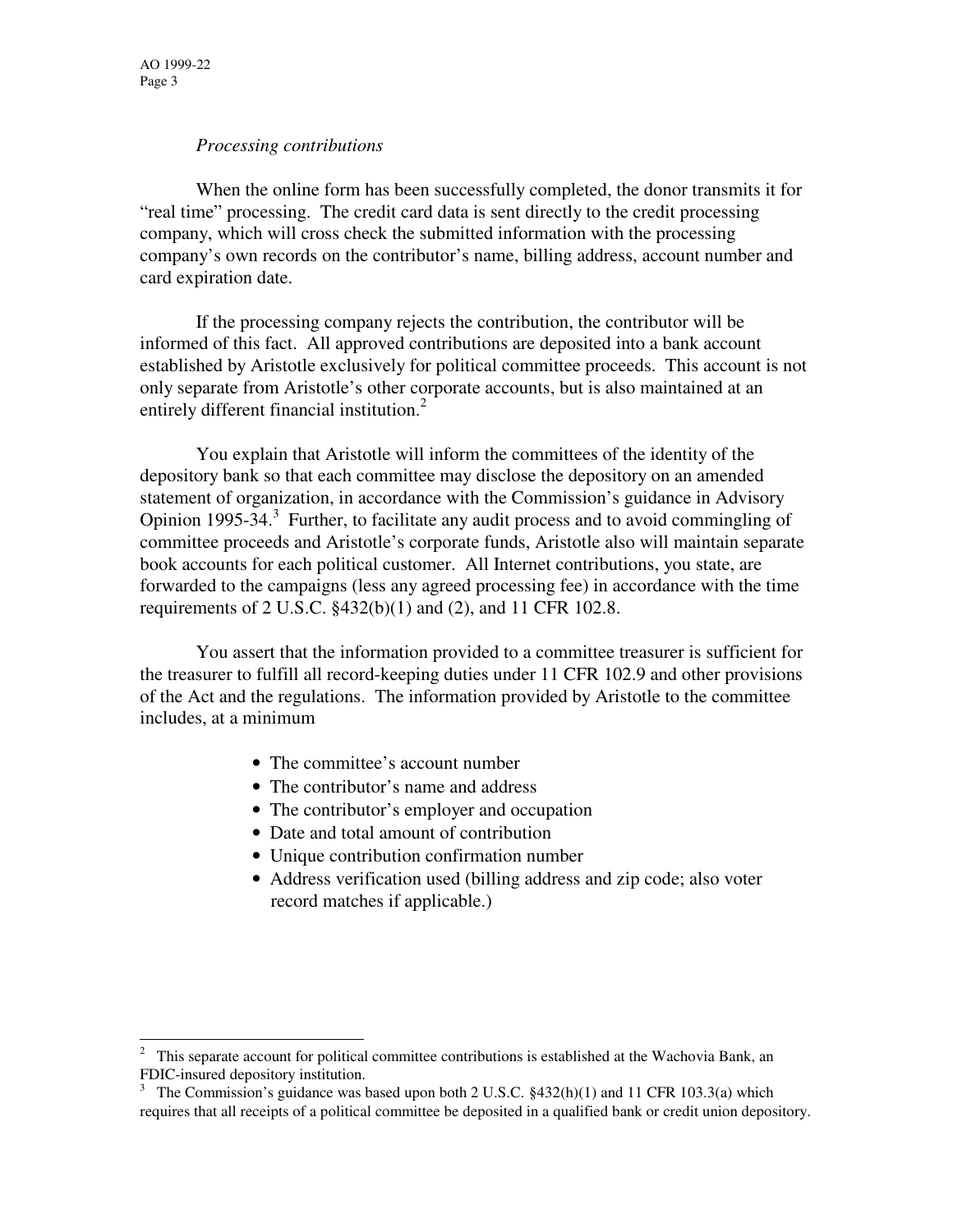Aristotle will retain all contributor-supplied information, all records of each deposit into each political committee account, and all records of transfers to each political committee. Aristotle affirms that it will make such records available at the Commission's request or as otherwise required by law.<sup>4</sup>

## *Use of Aristotle's merchant ID number*

An important part of the described transactions is that Aristotle will use its own "merchant ID number" for clients for whom it is collecting and forwarding the credit card contributions. Aristotle currently offers a candidate the immediate ability to take contributions through American Express, Visa, MasterCard, and shortly, Discover. Each of these credit card companies has its own application forms, rules, time frames, and credit worthiness requirements that a campaign would have to meet individually to have the same access. Each contributor is notified in the "real time" confirmation of the contribution that the credit card bill will reflect a contribution processed through "campaigncontribution.com" not the name of the committee. You explain that Aristotle does not offer a service to assist campaigns with the process of obtaining their own merchant ID's for each credit card they will be using.<sup>5</sup>

### *Cost of service*

 The company will receive, as its fee, a negotiated percentage of the contributions. Depending on the terms of the contract, the company or the campaign will pay the credit card processing fee. The company will pay other transaction-based fees associated with collecting and forwarding the funds. The amount of such fees will necessarily be directly related to the volume of contributions received by a campaign.

 Such costs along with costs associated with account servicing, record-keeping, accounting, billing review, and legal review, would normally be accounted for in overhead, you explain, and are intended and projected to be covered by the fees deducted by Aristotle from actual contributions received. The pricing for each committee will include allowance for an adequate profit. You ask whether the above procedures are permissible under the Act and Commission regulations.

### **ACT AND COMMISSION REGULATIONS**

-

The Act prohibits contributions and expenditures by a corporation in connection with a Federal election. 2 U.S.C.  $§441b(a); 11 \text{ CFR } 114.2(b)$ . The term "contribution" is

<sup>&</sup>lt;sup>4</sup> For security reasons, you explain that the contributor's credit card number and expiration date are not forwarded to the political customer, so that such information is not included in the committee's database. The Commission notes, however, that further directions will be provided to Presidential campaigns seeking matching funds which will specify the required credit card information.

<sup>&</sup>lt;sup>5</sup> You explain that it is Aristotle's business decision that the process of assisting each campaign in obtaining its own merchant ID for each credit card will be too expensive, too labor intensive, too inefficient and would only add layers of complication to the process.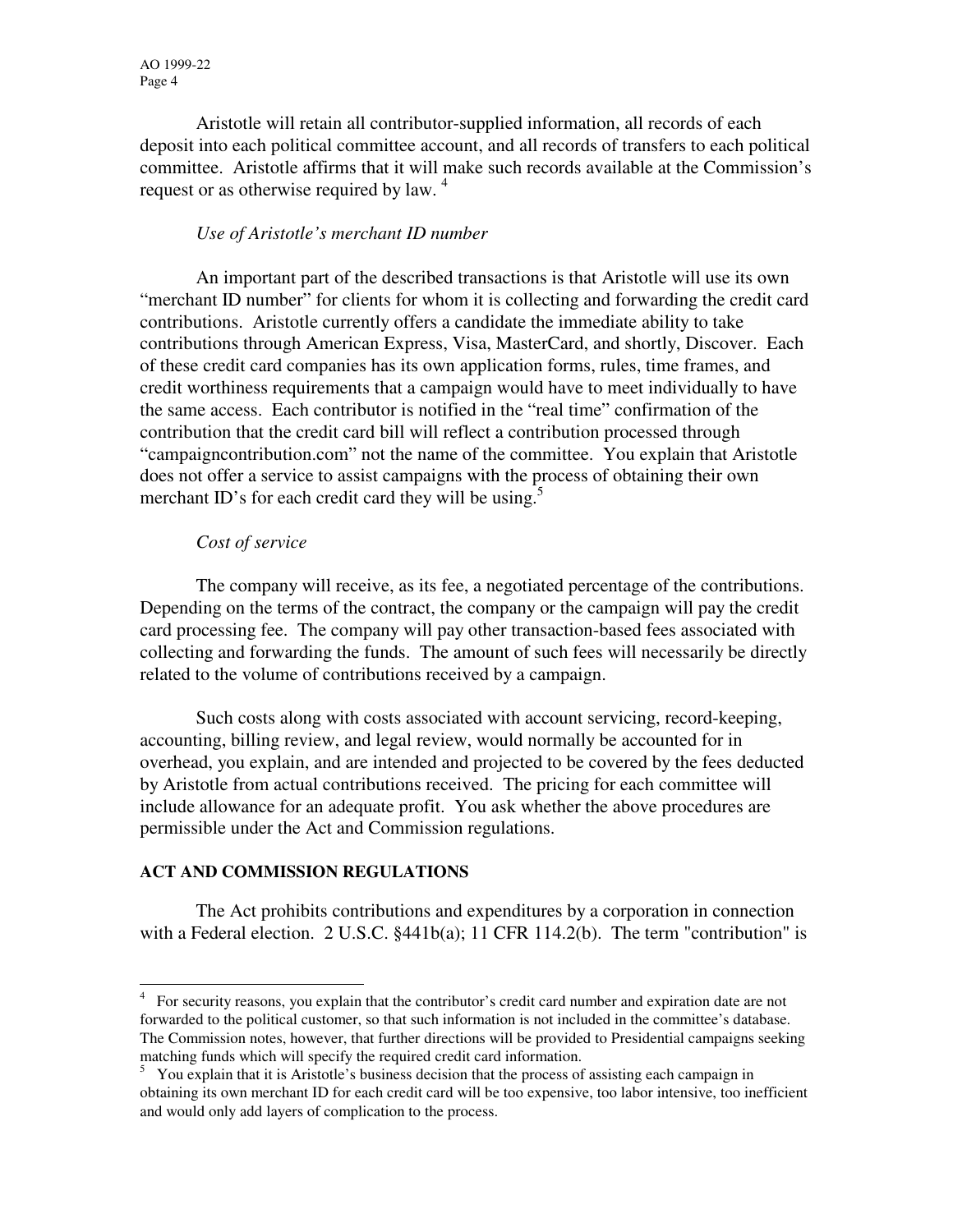defined to include "any direct or indirect payment, distribution, loan, advance, deposit, or gift of money, or any services, or anything of value ... to any candidate, campaign committee, or political party or organization," in connection with any Federal election. 2 U.S.C. §441b(b)(2); 11 CFR 114.1(a)(1). See 2 U.S.C. §431(8)(A)(i) and 11 CFR 100.7(a)(1). The phrase "anything of value" includes goods or services provided without charge, or at less than the usual and normal charge. 11 CFR  $100.7(a)$  (1)(iii)(A) and  $100.8(a)(1)(iv)(A)$ .

For purposes of entitlement to Federal matching payments, the term contribution "means a gift of money made by a written instrument which identifies the person making the contribution by full name and mailing address, but does not include a subscription, loan, advance, or deposit of money, or anything of value or anything described in subparagraph (B), (C), or (D) of section  $9032(4)$ ." 26 U.S.C. §9034(a); see also 11 CFR 9034.2.

With regards to a contribution made by credit card or debit card, the Commission regulations define "written instrument" to mean either a transaction slip or other writing signed by the cardholder, or in the case of such a contribution made over the Internet, an electronic record of the transaction created and transmitted by the cardholder, and including the name of the cardholder and the card number, which can be maintained electronically and reproduced in a written form by the recipient candidate or candidate's committee. 11 CFR 9034.2(b). $<sup>6</sup>$ </sup>

 The written instrument shall be: Payable on demand; and to the order of, or specifically endorsed without qualification to, the Presidential candidate, or his or her authorized committee. The written instrument shall contain: The full name and signature of the contributor(s); the amount and date of the contribution; and the mailing address of the contributor(s). For purposes of this section, the term signature means, in the case of a contribution by a credit card or debit card, either an actual signature by the cardholder who is the donor on a transaction slip or other writing, or in the case of such a contribution made over the Internet, the full name and card number of the cardholder who is the donor, entered and transmitted by the cardholder. 11 CFR 9034.2(b) and (c).

 Contributions by credit or debit card are matchable contributions provided that evidence is submitted by the committee that the contributor has affirmed that the contribution is from personal funds and not from funds otherwise prohibited by law. 11 CFR 9034.2(c)(8)(ii).<sup>7</sup>

<sup>&</sup>lt;sup>6</sup> The Commission, as your request notes, has recently revised its regulations at 11 CFR 9034.2 to permit contributions through the Internet made by credit card. See *64 Fed.Reg.* 32394 (June 17, 1999). The new regulations will be promulgated in the next 10 to 15 days and will apply retroactively to contributions made on or after January 1, 1999. The Commission has also revised the regulations at 11 CFR 9036.1(b)(7) and  $9036.2(b)(1)(vii)$  to give guidance as to the further documentation requirements for matchable contributions made by credit card (or debit card) through the Internet. See *64 Fed.Reg.* 42584 (August 5, 1999). The official promulgation date for these regulations will be published in a notice in the Federal Register.

 $7$  There are other requirements for matching contributions by credit or debit card, including that they meet the conditions found at section 9034.2(b) and (c) concerning a written instrument and signature. Further,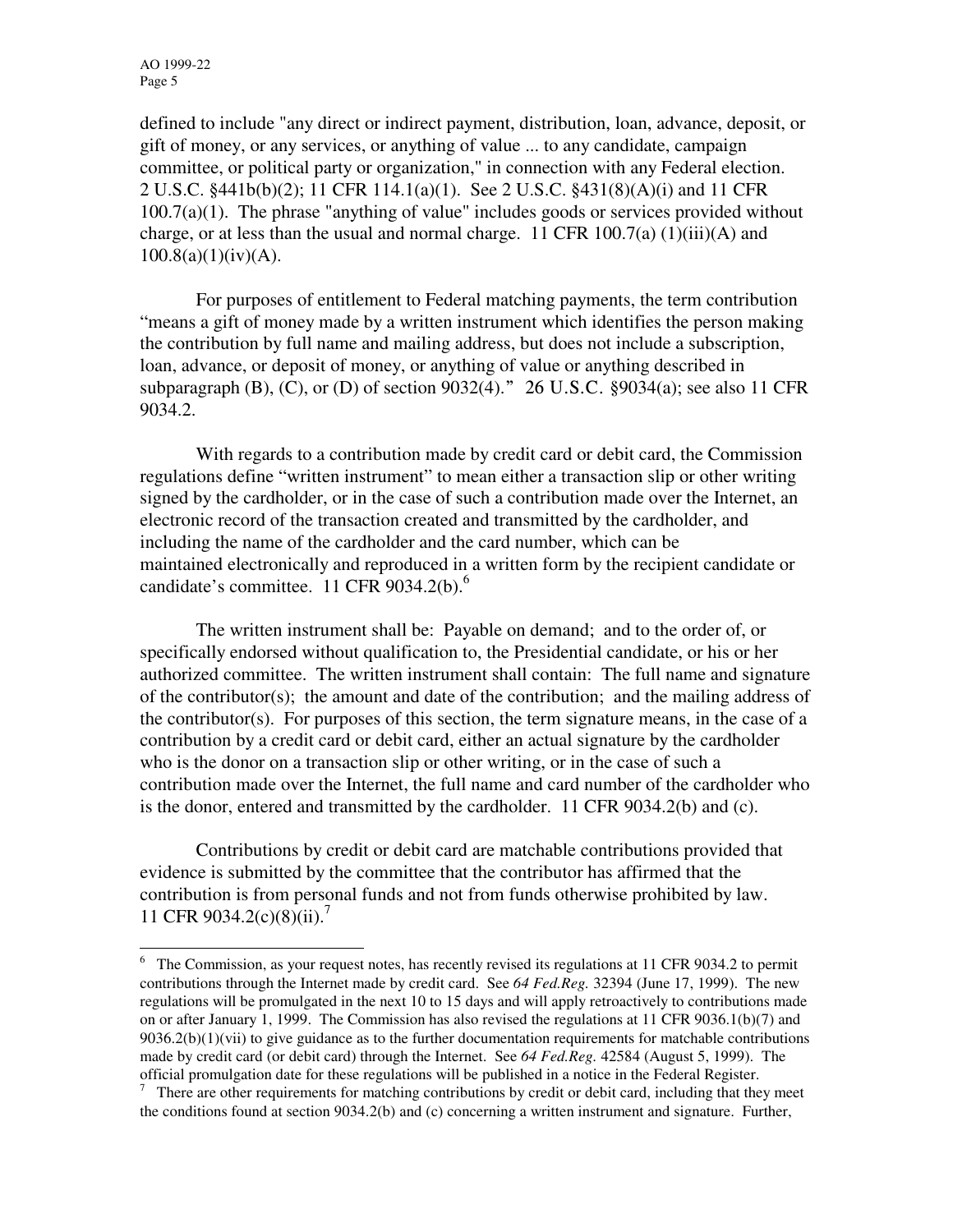# **APPLICATION TO COMMITTEE PROPOSAL**

#### *Screening and processing of contributions*

 The Commission notes that the screening procedures in your proposal for credit card contributions raised over the Internet are well within the "safe harbor" discussed in Advisory Opinion 1999-9 for matching contributions. See Advisory Opinion 1999-9 and the Explanation and Justification for the Commission's revised regulations permitting credit card contributions at 64 *Fed. Reg.* 32394 (June 17, 1999). They would permit the committee, relying on Aristotle's services, to submit evidence that "the contributor has affirmed that the contribution is from personal funds and not from funds otherwise prohibited by law." 11 CFR 9034.2(c)(8)(ii).<sup>8</sup>

 The general contractual arrangements Aristotle proposes for its political committee and candidate clients also meet the requirements of sections 100.7(a)  $(1)(iii)(A)$  and  $100.8(a)(1)(iv)(A)$ . Aristotle's proposal would provide for adequate compensation and its procedures would seem to be in the normal course of business for a vendor within its industry dealing with a similarly situated non-political client. These arrangements avoid creating a situation where the vendor provides services to a political committee either without charge, or at less than the usual and normal charge, and thereby makes a corporate contribution prohibited by 2 U.S.C.  $§441b(b)(2).$ <sup>9</sup>

### *Use of Aristotle's merchant ID number*

Your inquiry regarding the use of Aristotle own merchant ID number, however, requires poses a more complex issue that must be examined from the perspective of the Act and the Matching Act.

With regard to contributions that are not submitted for Federal matching payments under the Matching Act, the Commission notes that the manner in which a

<sup>8</sup> The Commission stated in its Explanation and Justification that:

contributions by credit card or debit card are not matchable where the cardholder's name and card number are given to the recipient candidate or candidate's committee only orally. 11 CFR 9034.2(c)(8)(i).

A committee should take steps to insure that controls and procedures are in place to minimize the possibility of contributions by foreign nationals, by Federal Government contractors, and by labor organizations, or by an individual using corporate or other business entity credit accounts. Such controls and procedures should also help the recipient committee identify contributions made by the same individual using different or multiple credit card accounts; and contributions by two or more individuals who are each authorized to use the same account, but where the legal obligation to pay the account only extends to one (or more) of the card holders, and not to all of them. 64 *Fed. Reg.* 32396.

<sup>&</sup>lt;sup>9</sup> The Commission agrees with your observation that the procedures Aristotle proposes are consistent with the financial vendor arrangements approved in prior opinions cited in your request. See Advisory Opinions 1991-20 and 1991-26 (900-number calls), Advisory Opinions 1994-33 (pre-paid calling cards) and 1995-34 (credit card contributions through 900-number).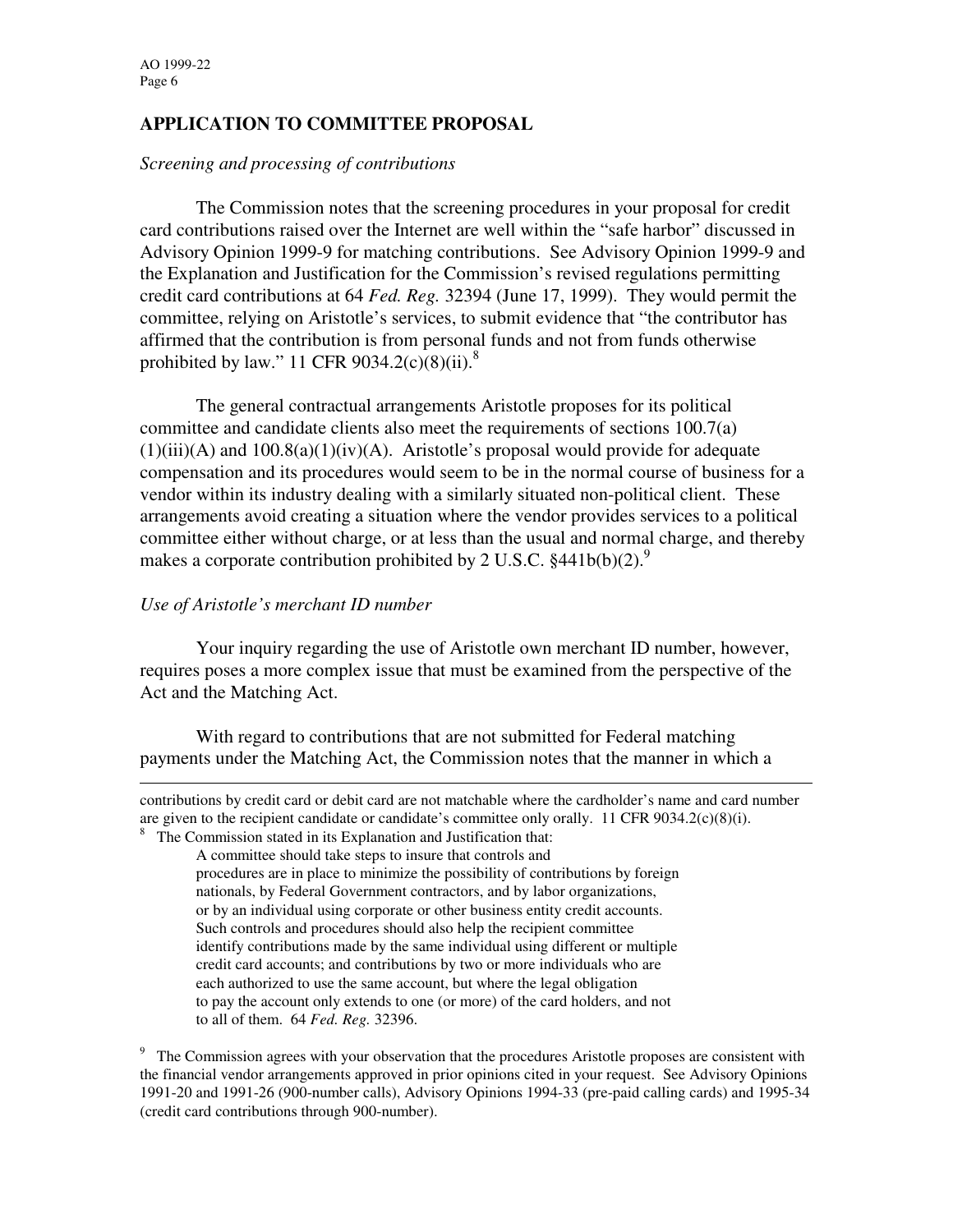credit card bill or invoice records the transaction is less important than the treatment of the contributions raised through fundraising with vendor participation. The greater concern arises where the funds are deposited prior to their transmittal to the committee. The Commission concludes that placing such funds in the same corporate account where it places its other funds would lead to a commingling of corporate funds and campaign funds prohibited by section 441b. See Advisory Opinions 1990-1 and 1991-20.<sup>10</sup>

Your proposal to place these funds in a separate banking account and to maintain separate book accounts for each political customer addresses concerns raised by the Commission in these previous opinions. The Commission also notes Aristotle's intention to use FDIC insured depository institutions for these accounts and to provide the treasurers of its political committee clients with the identity of the depository bank who, in turn, would disclose the required bank information to the Commission. See 2 U.S.C. §432(h)(1) and 11 CFR 102.3. In light of these precautions, the Commission concludes that for contributions that are not submitted under the Matching Act, the use of Aristotle's own merchant ID to collect contributions for multiple clients would be permissible under the Act; that is, 2 U.S.C. §431 *et seq*.

However, even with the above precautions, the Commission concludes that Aristotle may not use a single merchant account number for contributions to Presidential campaigns that are to be submitted for Federal matching payments. The Commission notes that the regulations for matchable contributions place much value on the identification of the committee receiving the contribution. The regulations implementing the Matching Act require that the instrument conveying the contribution be "payable on demand; and to the order of, or specifically endorsed without qualification to the Presidential candidate, or his or her authorized committee." 11 CFR 9034.2(b). The Commission also notes that when Aristotle uses its own merchant ID, the name of the committee receiving the contribution will not be itemized on the monthly credit card bill received by the contributor. While Aristotle may be able to produce other records to indicate the campaign purpose and nature of the contribution, the requirement that the contribution be made payable to or endorsed to the Presidential campaign is only satisfied if the committee's name appears on the contributor's credit card bill. This requirement is necessary as a means of assuring not only that the contributor intended to make a campaign contribution, but also that the contributor intended his or her money to

 $10$  These prior advisory opinions concerning vendors who provided 900 line telephone services to campaigns are relevant to your situation. The Commission concluded that permitting a corporate vendor to place the funds raised through these services in its regular corporate account before transmitting them to its campaign clients would lead to a commingling of corporate and campaign funds prohibited by section 441b. The Commission determined that separate accounts were needed for a vendor's political committee clients. The Commission noted in Advisory Opinion 1991-20 that, in certain circumstances, a vendor may establish one separate account to process all funds raised for political committees. In Advisory Opinion 1991-20, the Commission noted that the requester providing 900 line services had "potentially large numbers of political customers" and that it maintained separate book accounts for each political committee customer. The proceeds passing through the one account for political committee customers was forwarded to each political committee within ten days or thirty days of its receipt by the 900 line provider, depending upon the type of committee. See U.S.C. §432(b)(1) and (2); 11 CFR 102.8(a) and (b).